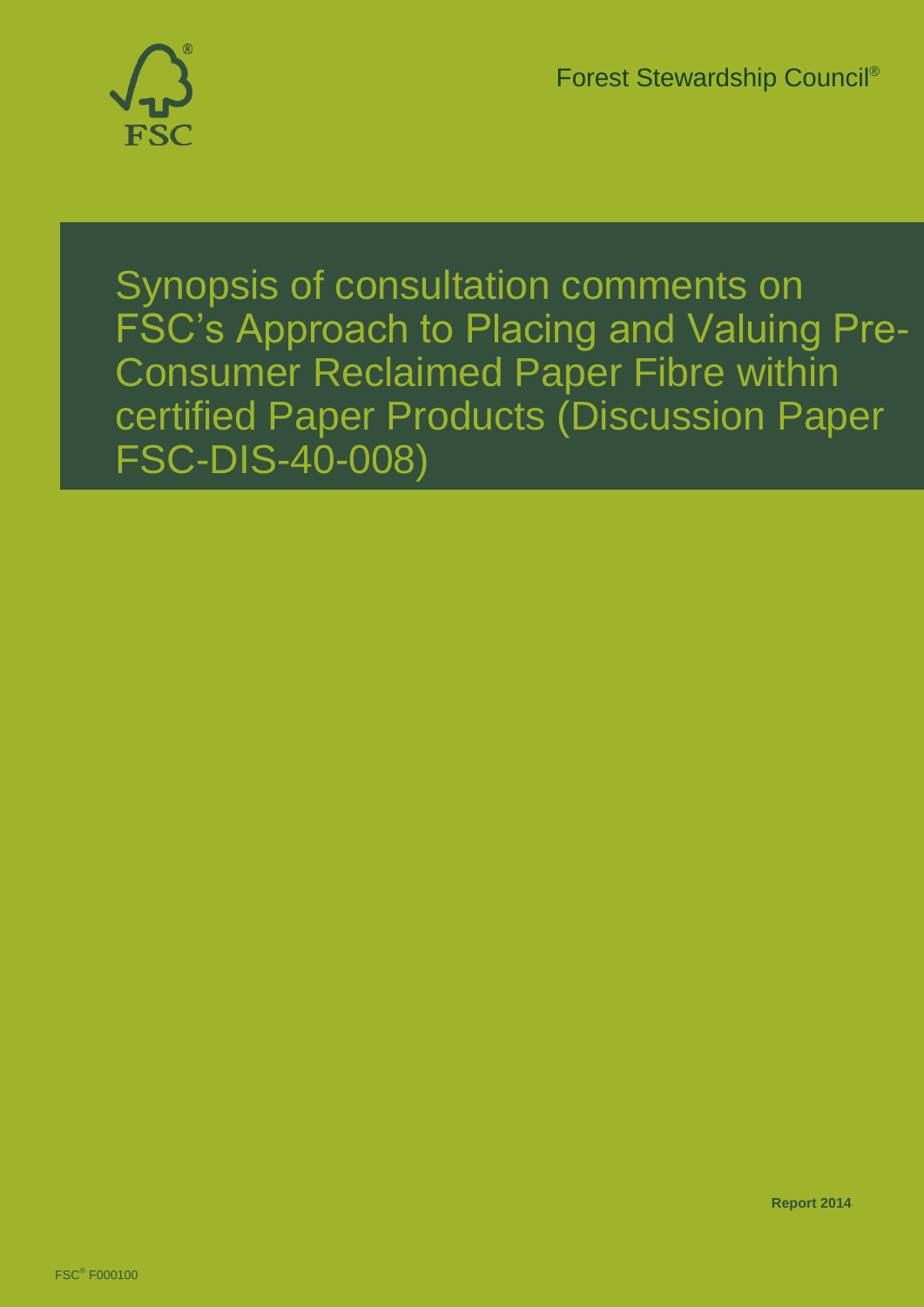

Bonn, 08 May 2014.

# **Synopsis of consultation comments on FSC's Approach to Placing and Valuing Pre-Consumer Reclaimed Paper Fibre within certified Paper Products (Discussion Paper FSC-DIS-40-008)**

Consultation period English and Spanish: 25<sup>th</sup> September – 15<sup>th</sup> January 2014 Contact for comments: Dorothee Jung [\(d.jung@fsc.org\)](mailto:d.jung@fsc.org)

This document has been prepared in accordance with Clause 5.12 of FSC-PRO-01-001 (V 3-0)<sup>1</sup>, and contains an analysis of the range of Stakeholder groups who submitted comments, as well as a summary of the issues raised (in relation to the requirements), a general response to the comments and an indication as to how the issues raised were addressed.

## **Contents:**

- 1. Range of stakeholder consultation participants
- 2. General comments
- 3. Comment summary

Annex 1: Public Consultation Participants

## **1. Range of stakeholder consultation participants**

Overall 67 stakeholders provided feedback on the consulted discussion paper. 29 stakeholders participated in the FSC membership survey and 38 submitted their comments using the comment form. 31 of the total 67 respondents are FSC members, mainly representing the environmental and economic chamber. Only one social chamber member participated in the FSC membership survey.

## **FSC Membership responses**

|       | <b>Social Cham-</b><br>ber | <b>Environmental</b><br><b>Chamber</b> | <b>Economic</b><br><b>Chamber</b> | <b>Total</b> |
|-------|----------------------------|----------------------------------------|-----------------------------------|--------------|
| South | 0                          | 3                                      | 4                                 |              |
| North |                            | 11                                     | 12                                | 24           |
| Total | 1(3%)                      | 14 (45%)                               | 16 (52%)                          | 31           |

Of the 67 consultation respondents, 28 are certificate holders (CHs), 6 are representing industry associations, 24 are environmental stakeholders/ NGOs, 3 are certification bodies (CBs), 3 are consultants, 2 are representing FSC National Offices and 1 a governmental organization. All respondents provided their feedback in English, although the full documentation including the survey was also published in Spanish.

<sup>1</sup> FSC-PRO-01-001 V 3-0 The Development and Revision of FSC Normative Documents.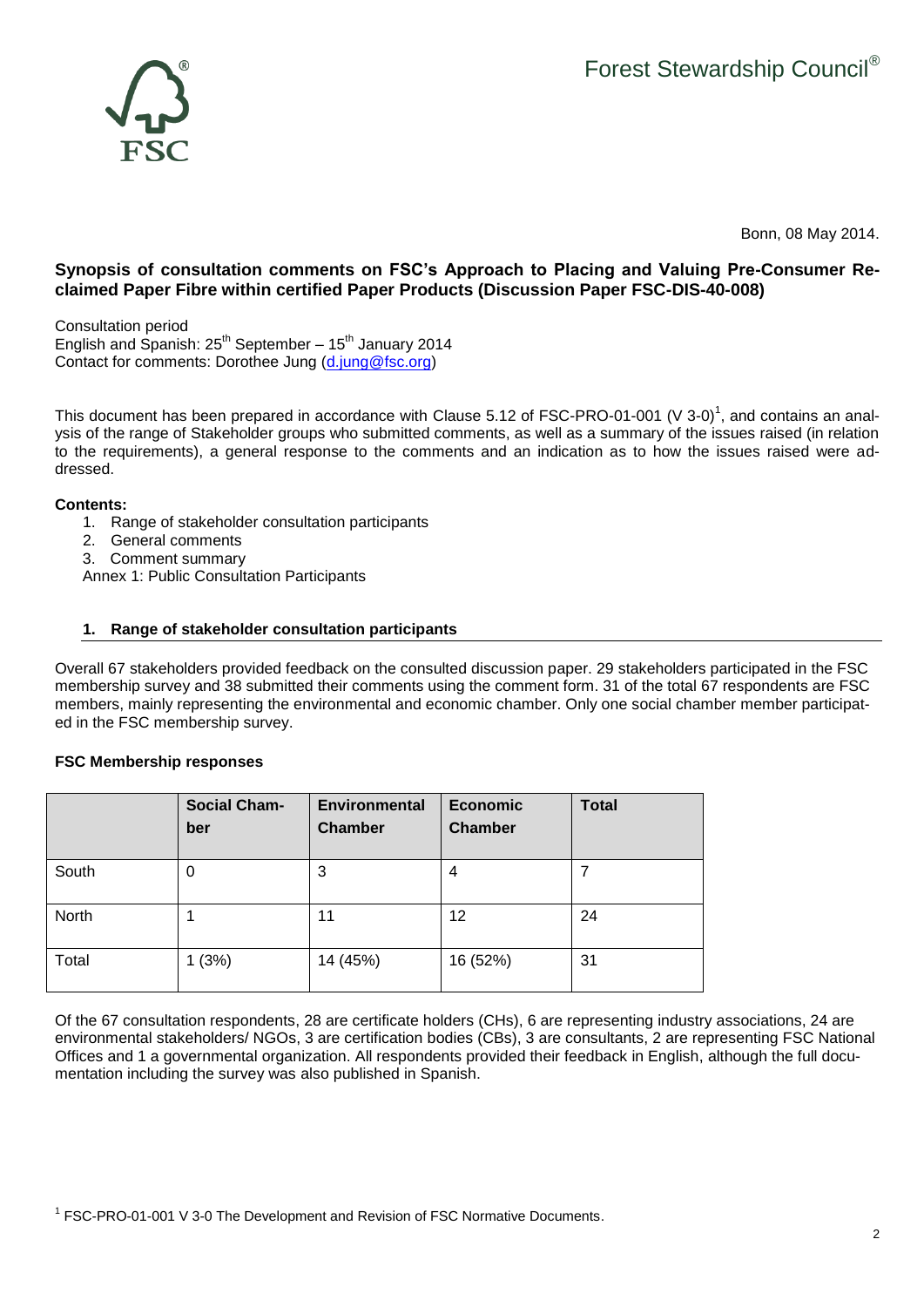

#### **2. General comments**

The response to the discussion paper was largely positive, with 68% of the survey respondents agreeing with the content of the discussion paper, arguing that the study is comprehensive and presenting a balanced impact assessment as requested by the General Assembly Motion  $38^2$ .

32% of the survey respondents stated that they do not agree with contents of the discussion paper. Most of this disagreement relates to the final recommendation included in the discussion paper (see below), not to the research and analysis as such.

Concerning the research it was noted that the discussion paper does not provide many examples from developing countries. In the joint statement from the International Environmental Paper Network Working Group, representing 15 ENGOs, it is argued that the study does not reflect that there is a need to identify post-consumer contents outside of North America, like in Europe (referring to Belgium where a public procurement policy exists and to a law case in Germany) and Asia. Stimulating collection of post-consumer paper and identification of post-consumer paper contents is said to be needed in countries like India, where segregation is taking place but the average collection rate is still rather low.

#### **3. Comment summary**

#### **Options for valuing pre-consumer paper materials**

The discussion paper provides 5 different options for best valuing reclaimed paper materials in the FSC system. Based on an analysis of the discussion paper findings, FSC included a recommendation in the draft for consultation, to give pre-consumer paper fiber full value and make identification of post-consumer content optional (scenario D).

The results can be grouped into 3 different categories, where 9.5% of the respondents recommend FSC to maintain the current approach (Scenario A), 4.8% of the respondents recommend FSC to give pre-consumer fiber a better value (Scenarios B and C) and 85.7% recommend FSC to give pre-consumer paper fiber full value (Scenarios D and E), supporting the analysis and arguments provided in the discussion paper, but have diverging opinions whether identification of post-consumer content should be optional or mandatory at least in the US and Canada (and encouraged to be voluntarily identified at a global level).

46% of stakeholders (31 in total numbers, mainly CHs and Industry Associations) prefer that identification of postconsumer content is optional (scenario D) and 39.7% of respondents (27 in total numbers, including the 15 ENGOs mentioned above,) request to make identification of post-consumer and total recycled content mandatory in the US and Canada. Most of those favouring scenario E also request modification of the option, suggesting that CHs should identify post-consumer and total recycled content at a global level. One stakeholder proposed to consider making identification of post-consumer content mandatory world-wide. The 9.5% of consultation participants preferring to maintain the current approach represent ENGOs, a CH, a CB and a FSC National Office (6 in total numbers). The charts below illustrate, that the feedback of the FSC membership on the options is very similar to the results considering the total number of respondents.

 $2$  The Motion 38 mandated FSC International Center to conduct a chamber balanced study to evaluate the risks and benefits of valuing pre-consumer reclaimed paper fibre materials as FSC certified content. The discussion paper presents the draft results of the study.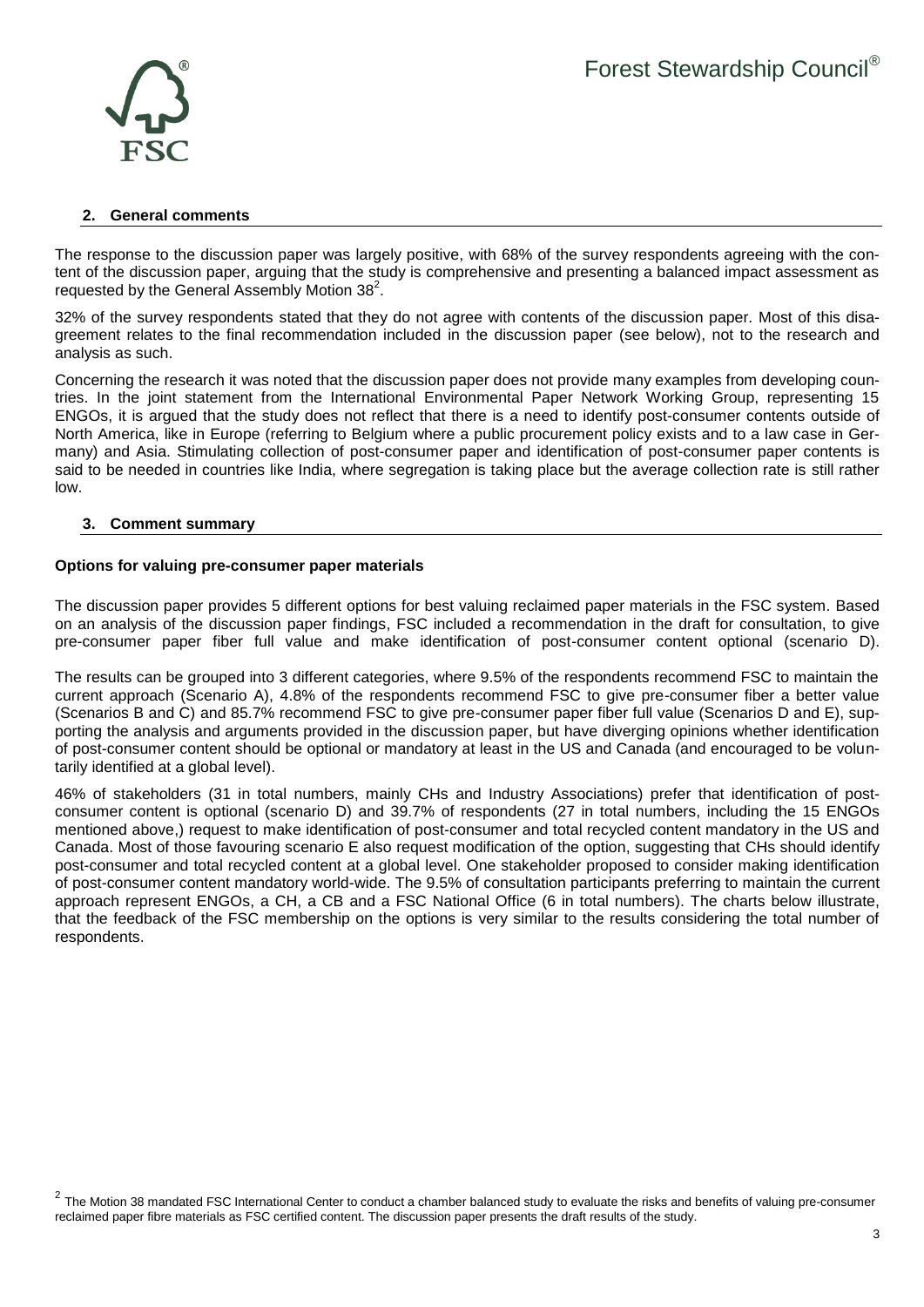





Those stakeholders opposed to giving pre-consumer paper fiber full value argue that it may have negative impact on the demand for certified fiber, as in countries like Japan with high percentages of recycled paper in the paper market it would be relatively easy to source pre-consumer material as compared to certified virgin material.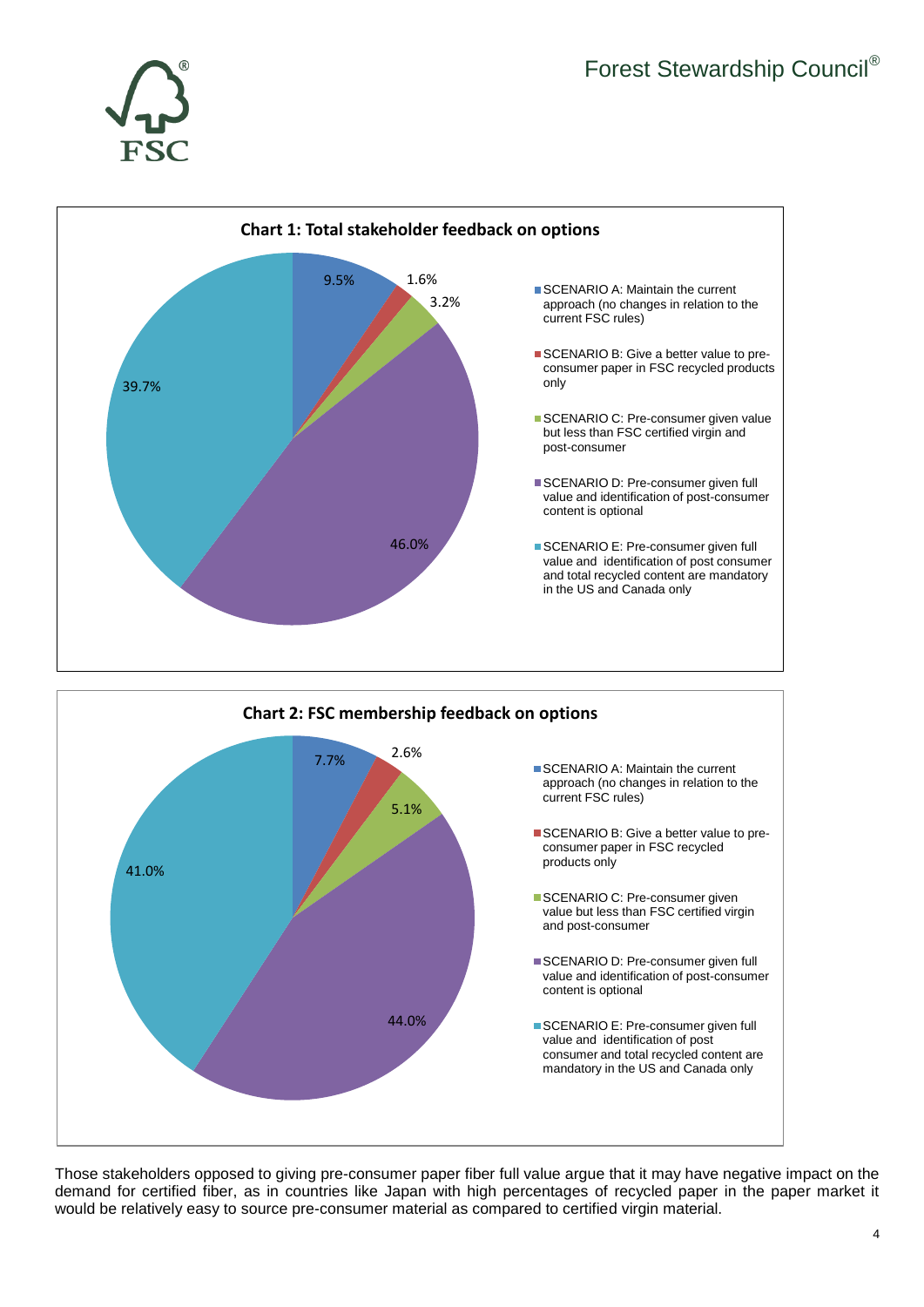

Another statement made is that FSC should focus on its mission, to encourage responsible forest management worldwide, not further expand the value of reclaimed material within the FSC system. Accepting pre-consumer paper fiber would lead to a higher visibility of the FSC Recycled label and leading to confusion among consumers about what FSC stands for.

For most of the consultation participants maintaining the current rules (Scenario A) is not the preferred option, arguing that FSC would neglect the positive environmental impact that the inclusion of pre-consumer paper fiber could bring.

Giving pre-consumer paper fiber a better value (but not full value) as suggested in Scenario B and C is not supported by most of the consultation participants as is said to increase complexity, cost and bring confusion to the FSC system.

Stakeholders opposed to the proposal of requiring the post-consumer identification in the US and Canada only (Scenario E) argue, that FSC as a global system should not create different requirements for specific countries, but keep one global Chain of Custody standard. It is argued that scenario E adds unnecessary complexity.

#### **Additional safeguards**

Many stakeholder participants do not see the need to introduce additional safeguards. Three stakeholders suggested that the standard for use of reclaimed material (FSC-STD-40-007) and/ or the accreditation requirements should be strengthened to ensure that controversial sources are not entering FSC products via use of pre-consumer inputs, in case pre-consumer paper fiber is given full value.

Stakeholders also recommended to create a method for encouraging identification of the percentage of post-consumer content in FSC-certified recycled content papers beyond North America, to improve collection systems e.g. in India and China.

#### **Other suggestions**

Individual stakeholders provided the following other suggestions:

- FSC should analyse (e.g. by forming a task force or Working Group) in which countries public procurement policies or the law request knowledge of post-consumer content outside North America, before adopting Option E.
- To consider the logical next discussion of pre- and post-consumer reclaimed solid wood. However, one stakeholder explicitly expressed not to be in favour of giving solid wood pre-consumer material the same value as post-consumer.
- To stop certifying recycled material altogether.
- To create a new label consisting of pre-consumer, post-consumer and certified inputs, where the percentage of post-consumer material is labelled, and to disallow recycled inputs under the FSC Mix label or to allow them, but not as creditable input to the label calculation.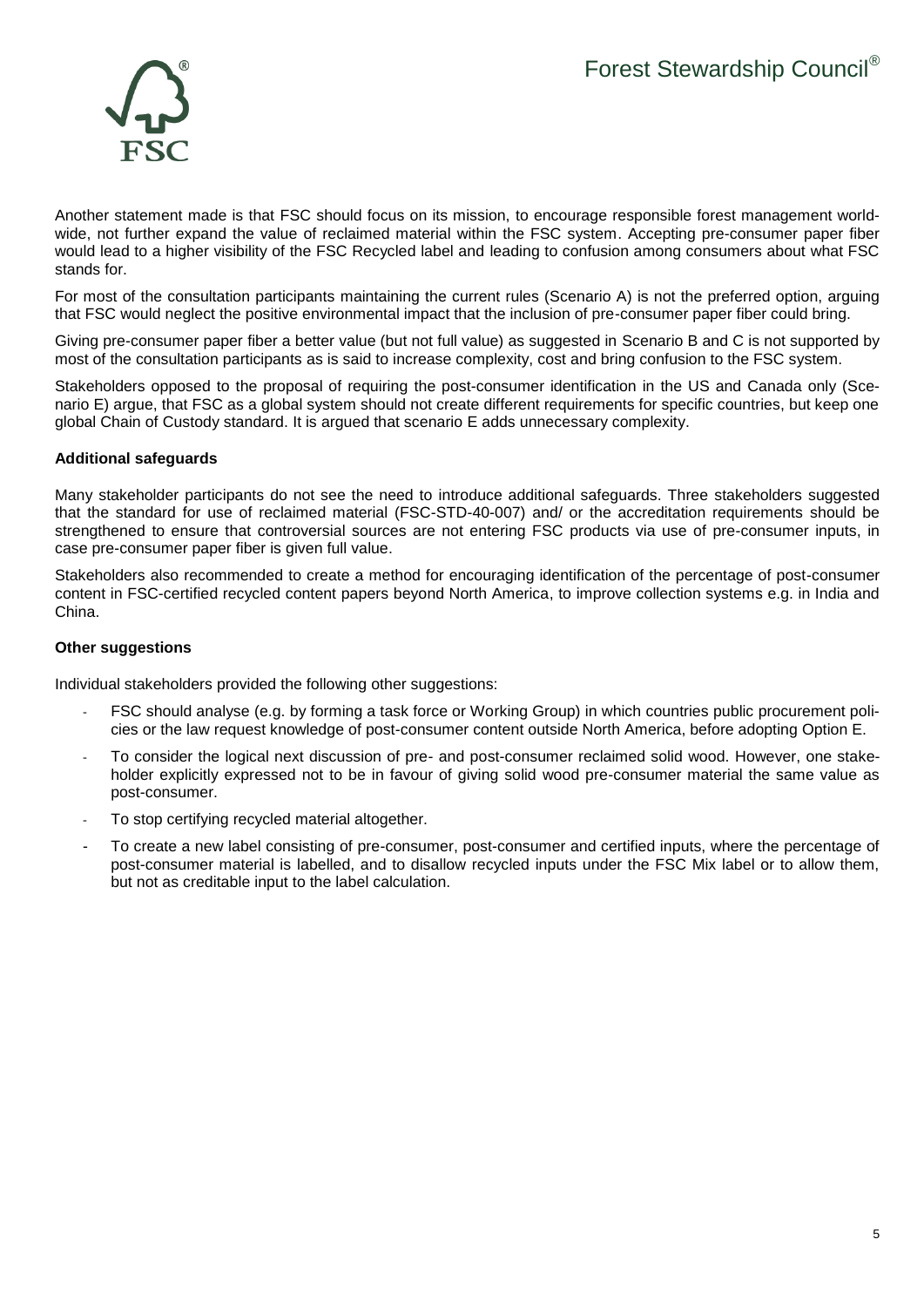

# **Annex 1: Public Consultation Participants**

| Organization                                                   | <b>Name</b>                       | <b>Stakeholder Type</b>             | <b>FSC member</b> |
|----------------------------------------------------------------|-----------------------------------|-------------------------------------|-------------------|
| <b>Advanced Certification</b><br>Solutions                     | <b>Wolfram Pinker</b>             | Consultant                          | Yes (Econ-N)      |
| American Forest & Paper<br>Association                         | <b>Catherine Foley</b>            | Industry association                | No                |
| American Eagle Paper Mills                                     | Michael Grimm                     | Certificate Holder                  | <b>No</b>         |
| ARA e.V.*                                                      | Monika Nolle                      | <b>ENGO</b>                         | No                |
| Austropapier                                                   | Hans Grieshofer                   | Industry association                | No                |
| <b>Boise Paper</b>                                             | Mary Perala                       | Certificate Holder                  | <b>No</b>         |
| Buy Responsible* Founda-                                       | Maria Huma                        | <b>ENGO</b>                         | No                |
| tion                                                           |                                   |                                     |                   |
| Canopy*                                                        | Tara Sawatsky                     | <b>ENGO</b>                         | <b>No</b>         |
| Cascades                                                       | Véronique Blosseville             | Certificate Holder                  | $Yes (Econ-N)$    |
| Clinch Coalition*                                              | Paul Moceri                       | <b>ENGO</b>                         | <b>No</b>         |
| Confederation of European<br>Paper Industries (CEPI)           | <b>Ulrich Leberle</b>             | Industry association                | <b>No</b>         |
| Conservatree*                                                  | Susan Kinsella                    | Consultant                          | <b>No</b>         |
| Dogwood Alliance*                                              | Andrew Goldberg                   | <b>ENGO</b>                         | Yes (Env-N)       |
| <b>Dovetail Partners</b>                                       | Jeffrey Howe                      | <b>ENGO</b>                         | Yes (Env-N)       |
| Duluth Mill New Page Wis-<br>consin Systems Inc.               | John Bastian                      | <b>Certificate Holder</b>           | No                |
| <b>Environment East Gipps-</b><br>land                         | Jill Redwood                      | <b>ENGO</b>                         | Yes (Env-N)       |
| <b>Finnish Forest Industries</b><br>Federation                 | Karoliina Niemi                   | Industry association                | No                |
| <b>Forestal Oriental</b>                                       | <b>Andrew Heald</b>               | Certificate Holder                  | Yes (Econ-S)      |
| FSC Japan                                                      | Emika Kohno                       | <b>National Office</b>              | No                |
| <b>FSC US</b>                                                  | Lori Knosalla                     | <b>National Office</b>              | No                |
| <b>FutureMark Alsip</b>                                        | Glen Johnson                      | Certificate Holder                  | Yes (Econ-N)      |
| Global Alliance for Incinera-<br>tor Alternatives*             | <b>Monica Wilson</b>              | <b>ENGO</b>                         | No                |
| Green America*                                                 | Larry Giammo / Frank<br>Locantore | <b>ENGO</b>                         | No                |
| Greenpeace                                                     | <b>Judy Rodrigues</b>             | <b>ENGO</b>                         | Yes (Env-N)       |
| Green Press Initiative*                                        | <b>Todd Pollak</b>                | <b>ENGO</b>                         | No                |
| Grünewald Papier                                               | Andreas Hacke                     | Certificate Holder                  | No                |
| <b>HAVI Global Solutions</b>                                   | Jessica Farrar                    | Certificate Holder                  | No                |
| Heartwood*                                                     | Becky Woodaman                    | <b>ENGO</b>                         | No                |
| Imaflora                                                       | Bartira Mileo Amado (CoC<br>Team) | <b>Certification Body</b>           | No                |
| Individual                                                     | Ray Huang                         | Individual FSC mem-<br>ber          | Yes (Econ-S)      |
| International Council of<br>Forest and Paper Associa-<br>tions | Donna Harman                      | Network of Industry<br>associations | No                |
| International Paper                                            | <b>Steve Tomlin</b>               | Certificate Holder                  | Yes (Econ-N)      |
| <b>ITC Limited</b>                                             | P.N. Sridharr                     | Certificate Holder                  | No                |
| JELD-WEN                                                       | <b>Cheryl Carbone</b>             | Certificate Holder                  | No                |
| KapStone Kraft Paper Cor-                                      | Eric W. Smith                     | Certificate Holder                  | No                |